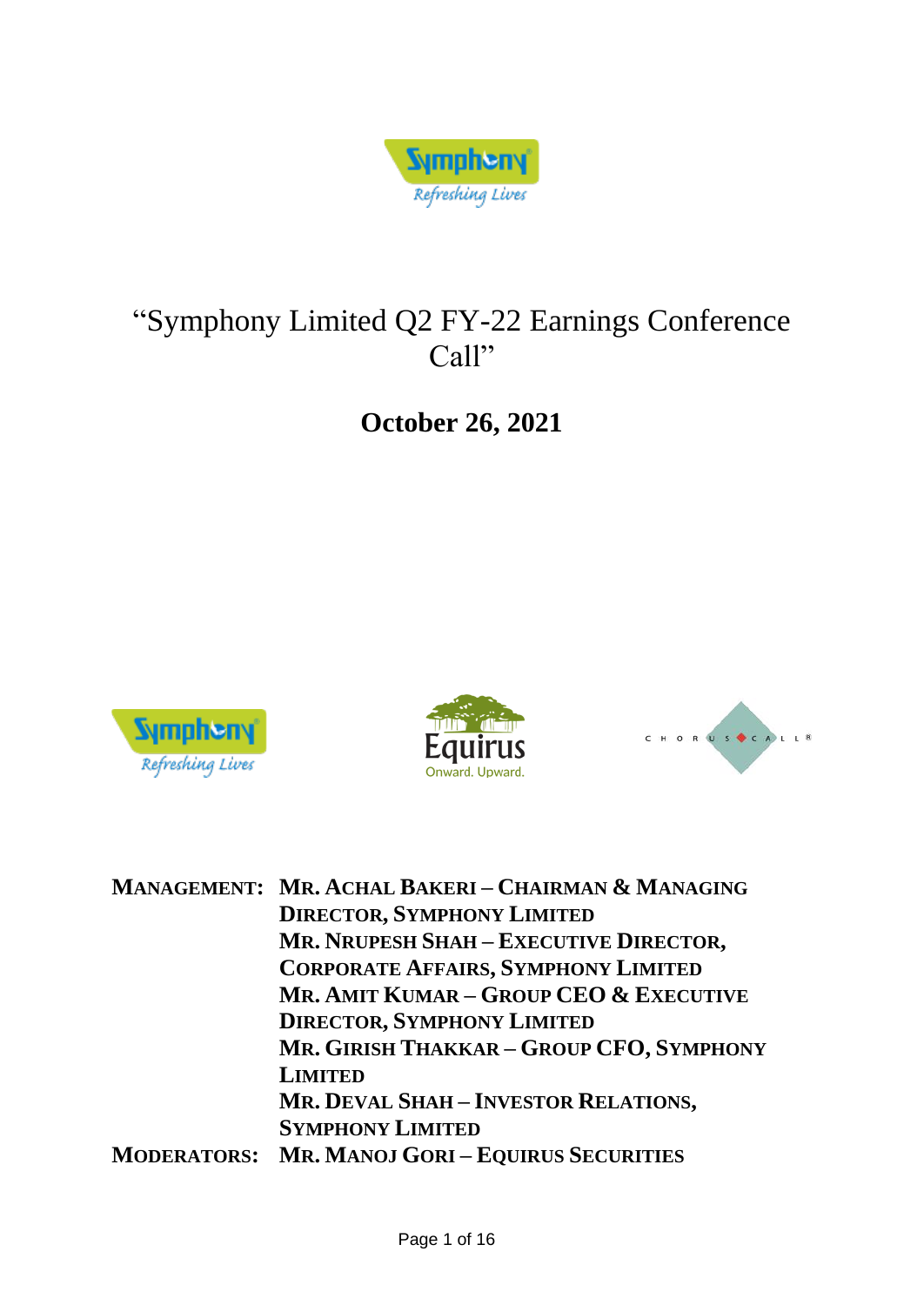

| <b>Moderator:</b>    | Ladies and gentlemen, good day and welcome to the Symphony Limited Investor Meet. At this<br>moment, all participants are in listen-only mode. Later we will conduct a question-and-answer<br>session. At that time click on the raised hand icon on the toolbar at the bottom of your screen or<br>click on the Q&A tab on left side of your screen. If you have any technical difficulty, please use<br>the assistance icon present at the bottom left of your screen. I now hand over the proceedings to<br>Mr. Manoj Gori from Equirus Securities. Thank you and over to you sir.                                                                                                                                                                                                                                                                                                                                                                                                                                                                                              |
|----------------------|------------------------------------------------------------------------------------------------------------------------------------------------------------------------------------------------------------------------------------------------------------------------------------------------------------------------------------------------------------------------------------------------------------------------------------------------------------------------------------------------------------------------------------------------------------------------------------------------------------------------------------------------------------------------------------------------------------------------------------------------------------------------------------------------------------------------------------------------------------------------------------------------------------------------------------------------------------------------------------------------------------------------------------------------------------------------------------|
| Manoj Gori:          | Thank you. We welcome you all to Q2 FY22 Results Earnings Call of Symphony Limited. We<br>thank the management for giving us this opportunity to host the call. We have with us from the<br>management team represented by Mr. Achal Bakeri - MD and CEO, Mr. Nrupesh Shah -<br>Executive Director. I now hand over the call to you for your opening remarks post which we can<br>take questions from the participants. Over to you sir.                                                                                                                                                                                                                                                                                                                                                                                                                                                                                                                                                                                                                                           |
| <b>Achal Bakeri:</b> | Thank you very much, Manoj. A warm welcome to all participants to this afternoon's conference<br>call. Thank you for your presence and thank you for your time.                                                                                                                                                                                                                                                                                                                                                                                                                                                                                                                                                                                                                                                                                                                                                                                                                                                                                                                    |
|                      | This is Achal Bakeri. I am the Chairman and Managing Director. With me are Mr. Nrupesh Shah<br>- the Executive Director (Corporate Affairs), Mr. Amit Kumar - Group CEO and Executive<br>Director, Girish Thakkar – the Group CFO and Deval Shah from Investor Relations and the rest<br>of the team.                                                                                                                                                                                                                                                                                                                                                                                                                                                                                                                                                                                                                                                                                                                                                                              |
|                      | I will request Nrupesh Bhai to explain the financial performance to everyone, post which we are<br>all standing by for the Q&A. Nrupesh Bhai, over to you.                                                                                                                                                                                                                                                                                                                                                                                                                                                                                                                                                                                                                                                                                                                                                                                                                                                                                                                         |
| <b>Nrupesh Shah:</b> | Welcome to Q2 FY22 Symphony's standalone and consol performance. We will take you<br>through a brief VC presentation. There is our customary Safe Harbor statement. As most of you<br>know Symphony has a portfolio of 7 global brands with the flagship brand of Symphony.                                                                                                                                                                                                                                                                                                                                                                                                                                                                                                                                                                                                                                                                                                                                                                                                        |
|                      | To talk about last quarter and first 6 months performance as shared earlier and as all of you<br>know, unfortunately second wave of COVID-19 again stuck during summer of '21, which<br>happens to be the peak customer sales for Symphony India. Back-to-back second summer really<br>has impacted the performance. On account of that, there has been a large trade inventory,<br>however as you would've observed, despite massive increases in input costs, as well as freight<br>costs, not only on our standalone basis, but also on a consol basis for September quarter as well<br>as June quarter, we have very well maintained our gross profit margin percentage in the vicinity<br>of 48% and in fact, on our consol level, gross profit margin has improved by two percentage and<br>this has happened on account of continuous and vigorous value engineering, cost rationalization<br>and also selective price increase. But in a way, by having minimal price increase in maintaining<br>the gross profit margin, we are maintaining our overall competitive edge. |
|                      | Starting last quarter, we have intensified our focus on Industrial and Commercial Air Cooler by                                                                                                                                                                                                                                                                                                                                                                                                                                                                                                                                                                                                                                                                                                                                                                                                                                                                                                                                                                                    |

grouping it into Large Space Venti Cooling and there are some slides to come, and I will deal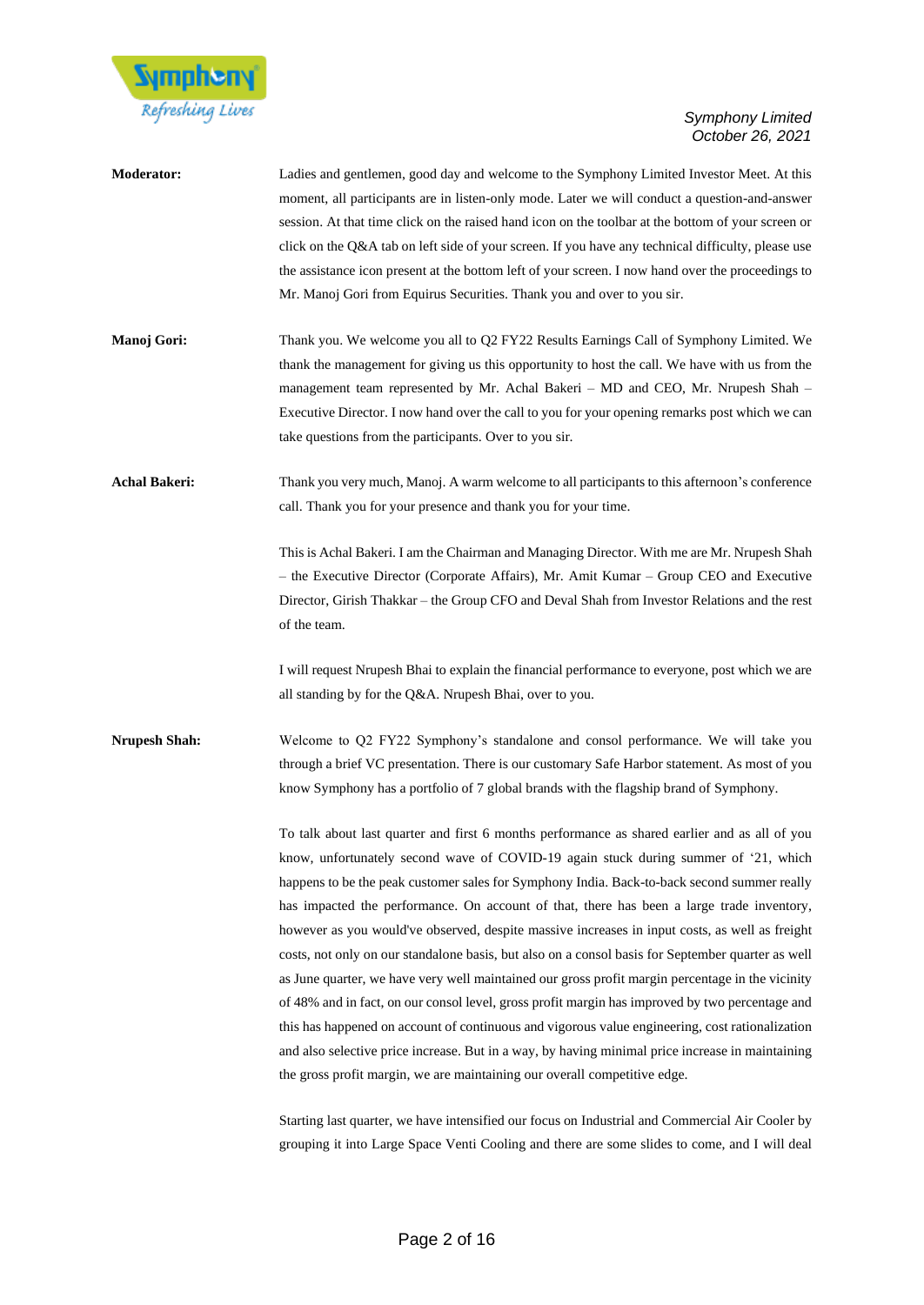with it later. It's not really a change of terminology, but many initiatives, have been already taken under that.

Also starting April, '20, we were first company in air cooler industry and probably the first ever company in consumer durable company in the country, whereby on account of stringent lockdown, just in about fortnight, we have initiated D2C, which further viewed in summer of '21. Now we have re-energized our focus on D2C and also creating the separate teams and also very able functional head has been appointed.

As you would have seen in consol performance unlike first half of 2021, there is a dramatic improvement in Climate Technology, as well as Impco performance. Of course, GSK China is still drag on overall performance. And on account of improved performance in first half, of course, below normal year and also decent amount of treasury the Board of Directors have announced 100% interim dividend, that is Rs. 2/- per share.

As far as the outlook is concerned, we are cautiously optimistic for ensuing quarters as well as December. Probably the worst maybe behind Symphony and this is on account of series of initiatives which we have taken during last 18 months. So, in a way during that slack period whether in terms of the new product development, value engineering, substantially improving the trade network and also it seems that, festivals like Diwali season are likely to give much better and that should improve the trade and consumer sentiments and it may be also helpful to clear the trade inventory.

We are penetrating more and more into semi-urban and rural markets and despite massive increasing input costs, unless some further major accidents take place, we are reasonably confident to maintain the gross profit margin percentage on standalone basis as well as consolidated basis. However, as it is known, domestic and especially international logistics continues to be a major constraint. So, despite we are sitting on large orders from US, we are keeping the fingers crossed in that respect. However, our major export order, especially to subsidiary company and the rest of the places by and large are on FOB basis.

Starting September quarter, there is a Large Space Ventilation-Cooling division, converted from industrial and commercial segment and it is the concept of not only air-cooling, but also ventilation. So, this is the only cooling appliance, which serves both the objectives. And we have also enhanced the product range and now we have a complete range, in the sense it makes way the model availability to the demand of offices, shops to mid-size and large-size factories, as well as warehouses and many other applications.

We have launched two new models mainly to cater 200-400 sq. ft. and 300-800 sq. ft. ventilated space. So, our cooling campaign in the space. Even though, there is not huge turnover from this space, however in terms of number of installations in last 7 years, the cumulative installations have increased from just about 100 to 3,400 across the segments. These are two new launches in last quarter. Also, many, many accessories of centralized inducted air cooling, now we have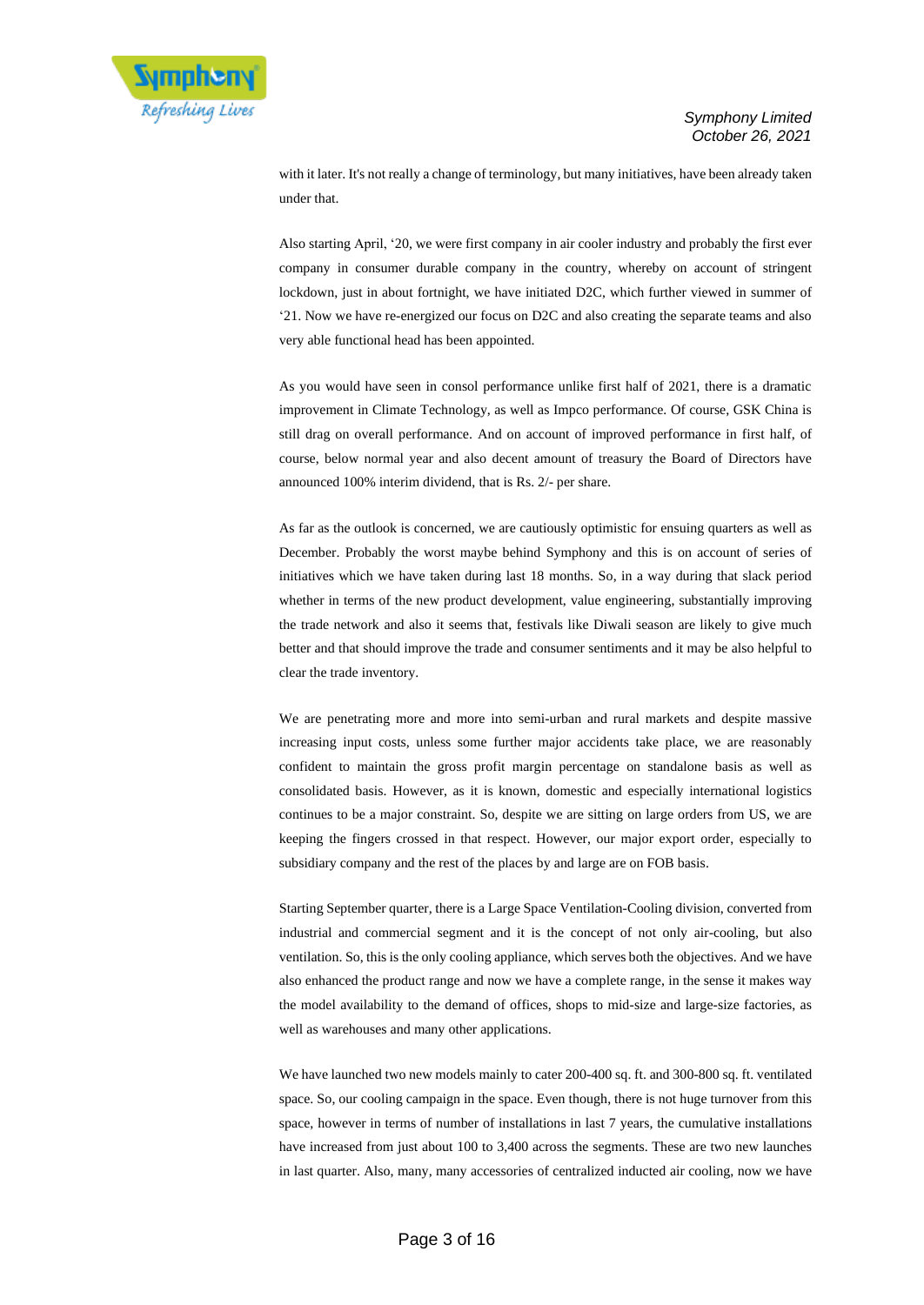

standardized, which will facilitate in terms of installations, service after sales as well as availability and also improving the performance. And with this there is a complete product portfolio in the category, and these are some of the global as well as domestic customers where we have provided the solution.

As talked earlier, we do have dedicated D2C Brand stores and it goes much beyond just creating the website and selling under D2C.

Coming to quarterly financials, for the quarter on a consolidated basis gross revenue stands at 229 crores, that is the growth of about 15% vis-à-vis last year. Of course, the base was low and coming to EBITDA, it is up from 35 crores to 48 crores and profit after tax is almost double from 15 crores to 30 crores. And coming to standalone performance, the standalone top-line stands at about 149 crores versus 120 crores registering a growth of 24% while profit after tax has grown lower than the top-line growth that is 17% up from 27 crores to 32 crores. Gross profit margin percentage stands at about 45% on a consol basis, this is on a consol basis the highest, while on a standalone basis it is very much in line with June quarter, that is summer season where our realization is the highest and also in line with the first six months of last year that is 48%. While EBITDA margin stands at 21% on a consol basis and on a standalone basis it is 29%. So, this is about half yearly performance, standalone gross revenue grew from 170 crores to 262 crores, while PAT has grown from 28 crores to 39 crores and consolidated gross revenue grew from 361 crores to 467 crores up by about 27% and PAT has increased from 17 crores to 36 crores. While gross margin percentage on a standalone basis stands at about 48% for the 6 months and on a consol basis it is about 44% up by 2%. This is the geographical breakup of sales within the country and rest of the world. Treasury stands at about 638 crores excluding equity investment and loans and advances to subsidiaries. Thank you.

- **Moderator:** Ladies and gentlemen will now begin the question-and-answer session. The first question is from the line of Kunal Sharma from SMC Private Wealth. Please go ahead.
- **Kunal Sharma:** A couple of questions I have. Firstly, I just wanted to ask, we are keeping increasing the international business and then now we are contributing more than 50% and the domestic business going down to 48%. So, are we focusing on the international business or when we would like to revenue contribution from the international business to 52%?
- **Nrupesh Shah:** Of course, now international business contributes about 50%, but it is because our standalone business is down, not only last year but current year also on account of COVID during summer there has been a de-growth. However, on account of three major acquisitions and also growth of Climate Technology, secondly, international business will keep on contributing in the range of 40% to 50%. Importantly now we are also driving international business profitably, which was not the case earlier.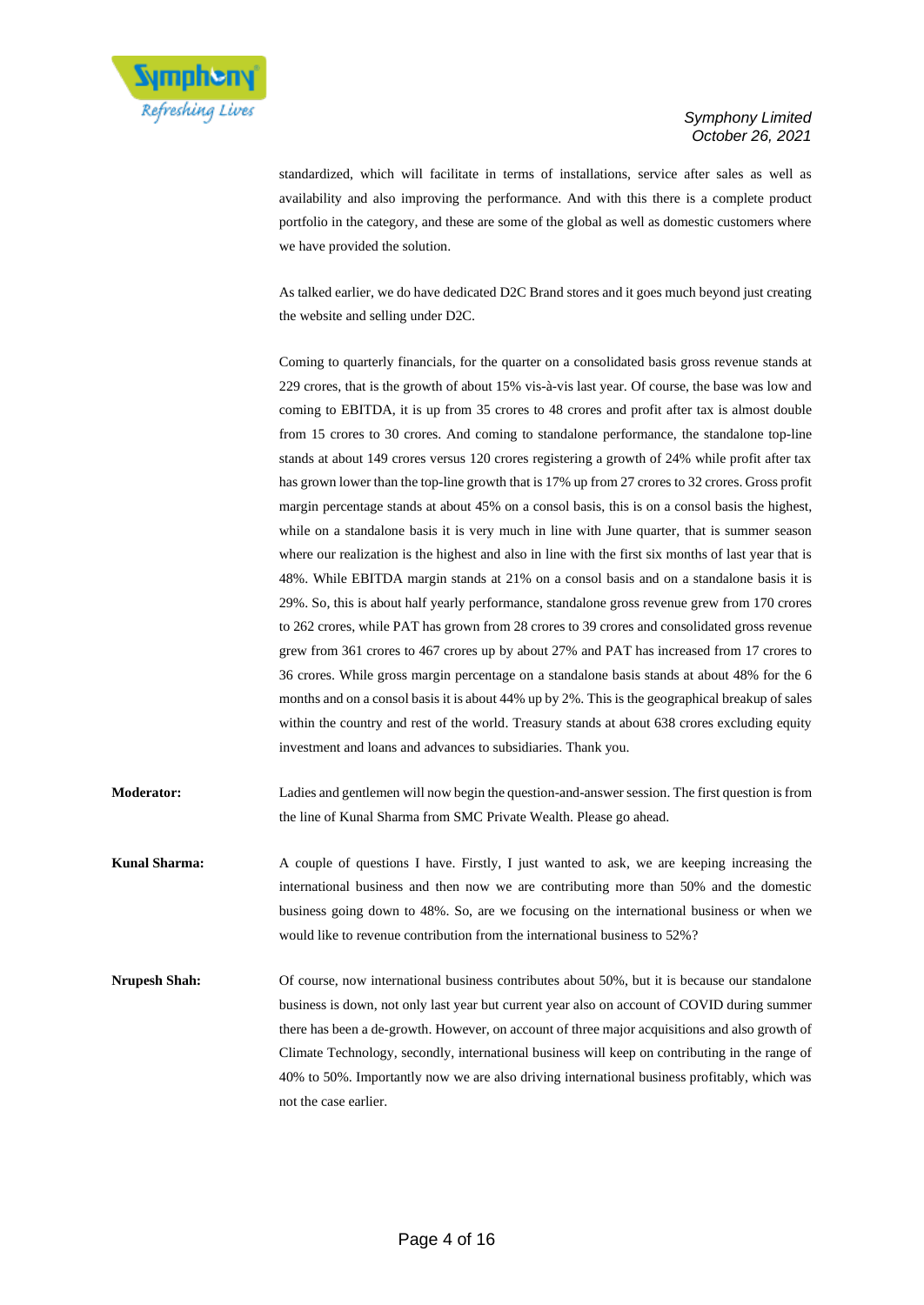

- **Kunal Sharma:** Like, in the domestic we are actively reducing the dependency on the domestic market. So, are we facing any competition or losing the market share from the domestic market, or it is just an opportunity?
- Achal Bakeri: We are reducing the dependence on the domestic market. That is not a conscious thing. We are just expanding our sales in every market across the world where we can. The way we view this is, the world is one market, the opportunity exists almost everywhere across the world. We happen to be in India and India just one more market out of more than 200 across the world. It isn't that we are reducing our dependence on India and increasing our focus on international business. Our perspective has always been very global in this category. We are specialist, we believe that we are a single technology company, but operating in multiple markets, India being one of them. As we expand more into other markets, it is just a mathematical outcome that the percentage of sales in India would appear to be lower, although even if the sales in India in absolute numbers increases.
- **Nrupesh Shah:** And in a way by adopting this strategy, we are de-risking the business, in terms of the geographical diversification and hence seasonality and more and more, India is becoming the manufacturing hub with all our international subsidiaries also. So, as we successfully did for Impco Mexico last year, substantial manufacturing for Climate Technology Australia, as well as United States market is happening from India.
- **Moderator:** The next question is from the line of Renu Baid from IIFL Securities, please go ahead.
- **Renu Baid:** My few questions here, first is essentially on the business, help us understand, the pickup has been reasonable but when we look at, the core business, can you help us understand how has been the response from the dealer network in terms of your annual dealer addition activities? What is the quantum of YoY growth, in case if I missed in the opening remarks? And given that this year there seems to be more back-ended purchases from your channel partners, what is the broad expectation that the cheer and the festive demand that we have seen should continue or for the core of summer season in the domestic market as well?
- **Nrupesh Shah:** No, certainly dealers and distributors are sitting on inventory, but through variety of sales and marketing initiatives, we are doing their handholding. Even though in the quarter or in first six months when we saw de-growth, but in September quarter, our market share in terms of the collection would be more than 80%, that's number one. Number two, as far as enhancing the dealer and distribution network, that is a continuous exercise, but especially in last two years, there has been a substantial focus in terms of the rural and semi-urban market coupled with ecommerce and D2C.
- **Renu Baid:** Broadly the kind of growth that we have seen in the current quarter should be sustainable for the second half of the year which should see more seasonal revenues picking up for us?
- **Nrupesh Shah:** That's what the current visibility is.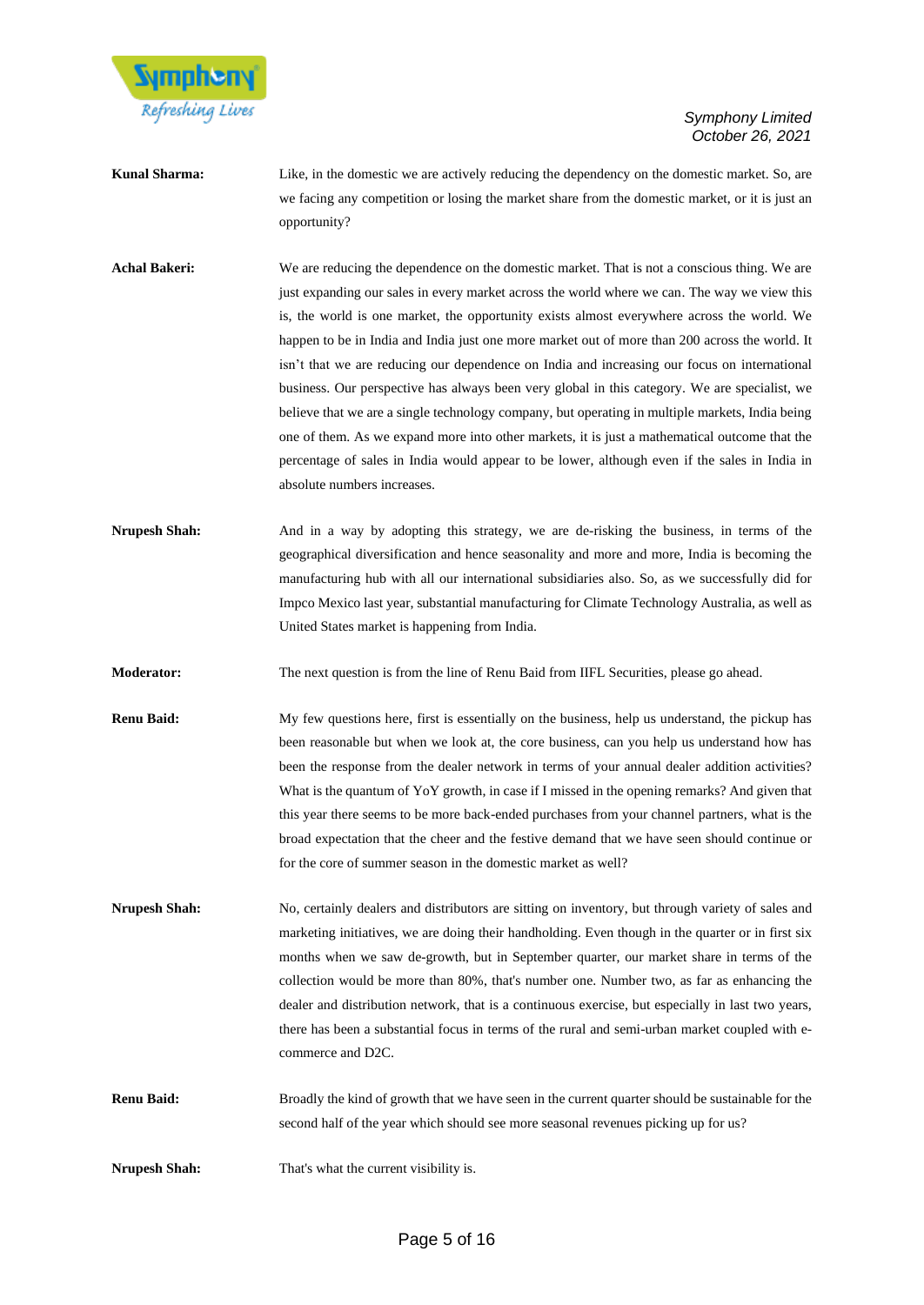

- **Renu Baid:** Secondly, if we check, as in the last time we had mentioned that we are expecting to see increased component sourcing and supplies from India for, CTL. But if we look at the exports or the revenues from rest of world for the current quarter in standalone account is barely a crore and its lower on YoY basis, so is there a timing mismatch in terms of supply chain component shipment from India or there is something else to this?
- **Nrupesh Shah:** No, no, absolutely. They are more skewed towards December and March quarter. So, not only we will see decent numbers in December and March quarter in the respect of exports from India, but YoY we expect major growth and performance in that respect. It is a timing issue.
- **Renu Baid:** Largely, if you can also share some of the comments on the performance of key subsidiaries, I'm not sure if those numbers were shared at the start of the call, I missed them. How has been the individual performance of key subsidiaries CTL, Impco and China, at least on a half yearly basis if we have those numbers to be shared? At revenue EBITDA and PBT and PAT level.
- **Nrupesh Shah:** This question was expected from Renu. So, we have kept the figures handy. So, for Climate Technology on a half yearly basis, turnover wise it is 131 crores versus 130 crores last year for six months. Gross margin is 52 crores versus 43 crores and coming to EBITDA it is positive 6 crores versus negative 10 crores and at PBT level it is -4 versus -21 in April to September '20.
- **Achal Bakeri:** On Climate Technologies, this is despite the fact there's been a very sharp increase in input costs and more importantly of freight costs whether from China or from India, which has at the beginning of the year, as per our budget, the bottom line performance would have been far superior than this, I mean much better than it would have been what it was last year, but, it was supposed to be even better. But much of those expected gains were wiped out by the increase in logistic costs and input costs. Also, stringent lockdown in Australia, still there is no de-growth YoY. As you may have read in, Melbourne had seen the world's longest lockdown with 262 days and that in the state of Victoria being a major market has just opened up. In fact, our factories in the state of South Australia and the city called **Adelaide** as we speak there is no trans- border movement between the state. Despite all these challenges, our team over there has managed to generate the sales that it has. We have also, I think done very well in the US, that has also helped, but going forward, the US is also in the next six months, you will see significant uptick in sales to the US.
- **Nrupesh Shah:** Coming to Impco it is 58 crores of top line versus 44 of previous year and EBITDA of 8 crores versus 0, of course previous year in Impco there was one time write off of one of the large retail. After absorbing that amount and translating into PAT of 5 crores versus 2 crores last year and as I said earlier GSK China is overall drag on the performance. Sales for the six months is 22 crores in line with the previous year about 23 crores and about the PAT, it is -5 versus -3. Anything else Renu?
- **Moderator:** We take our next question from the line of from Rishi Maheshwari from AKSA Capital. Please go ahead.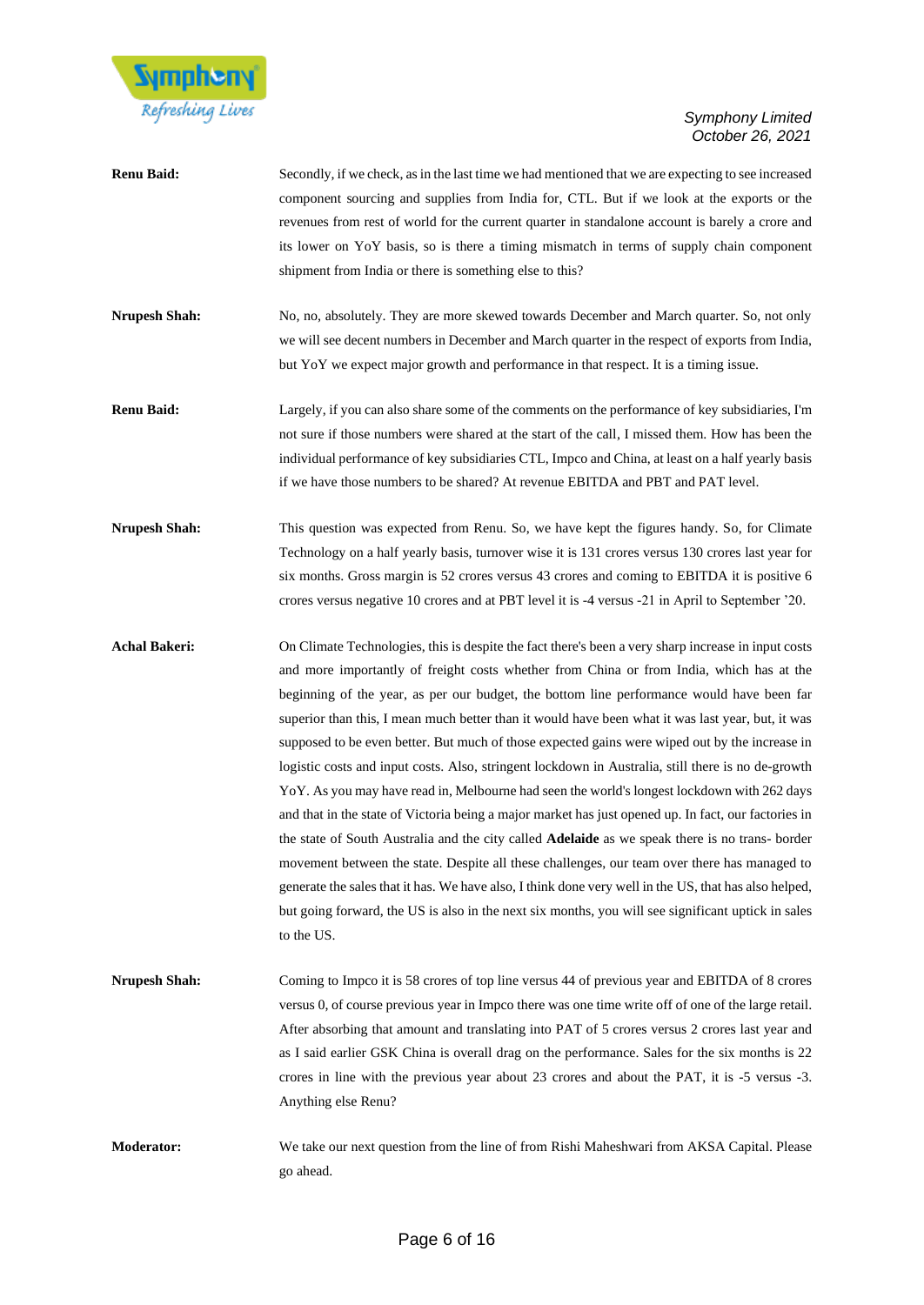

- **Rishi Maheshwari:** Thanks for taking my question. You mentioned about Diwali season expected to be much better and that will help you clear your trade inventory. Is it possible to highlight what is the number of days of inventory that you are holding by the end of September and how much you think, Diwali is around the corner? So, as I would believe that you would have already been seeing this inventory getting cleared up, if you can, you partly mentioned this in the last response, if you can highlight more on that, just to understand that in the domestic front, what is the scenario over the demand that you've been seeing, prior Diwali sale?
- **Nrupesh Shah:** No, no. We didn't say that, because of robust festival or Diwali season inventory will be cleared, of course somewhat retail sales happens during September and October months on account of temperature in excess of  $35<sup>0</sup>$  in many parts of the country. But what we said was, across the consumer durable and appliances into which most of our distributors and dealers deal with, they are witnessing robust demand, despite price increase and hence overall sentiments and confidence has improved dramatically, which we believe along with other reasons, may down the line drive the performance and also the demand.
- Achal Bakeri: What he means is demand for other products, cooler is a product that get largely sold in the summer months, at least during the Diwali time general consumer electronics and other white goods, large appliances etc. get sold. What we are witnessing is sort of very good demand for such other products, which in turn helps the distributors and the channels cash flow, which would sort of help in improving their sentiment.
- **Rishi Maheshwari:** Another question was on one of your products, very well advertised and the one that was wallmounted cooler, how has that picked up and you think that has a potential to eat up into the AC market, the air conditioner market as well. If you can highlight some, data points over there it will be very helpful for us to understand how has that, picked up?
- Achal Bakeri: Yes, 2, 3, 4 years ago when we introduced that product, we had, a very different expectations from that product. But what has happened is that, although the product performs very well, because it looks like an air conditioner. The consumer also expects it to cool like an air conditioner unfortunately. Although it cools like any other cooler does, but because it is expected to, because when it looks like an air conditioner and people expect it to cool like an air conditioner, there is a bit of a, I would say, mismatch between expectation and reality. The product has not done as well as we had hoped it would. Moreover, we have there after launched many other new models, which has seen a very robust demand and that has overshadowed the sales of this model.
- **Rishi Maheshwari:** My last question is, is there any other adjacencies that you are targeting in the electronic goods, white goods or anything else that is there in the fray, which you'd like to apprise us off?
- Achal Bakeri: As such, we are always constantly exploring opportunities and so far, we have not yet made up our minds to jump into anything, never say never, but so far we have not. As and when we do, you'll be the first to know.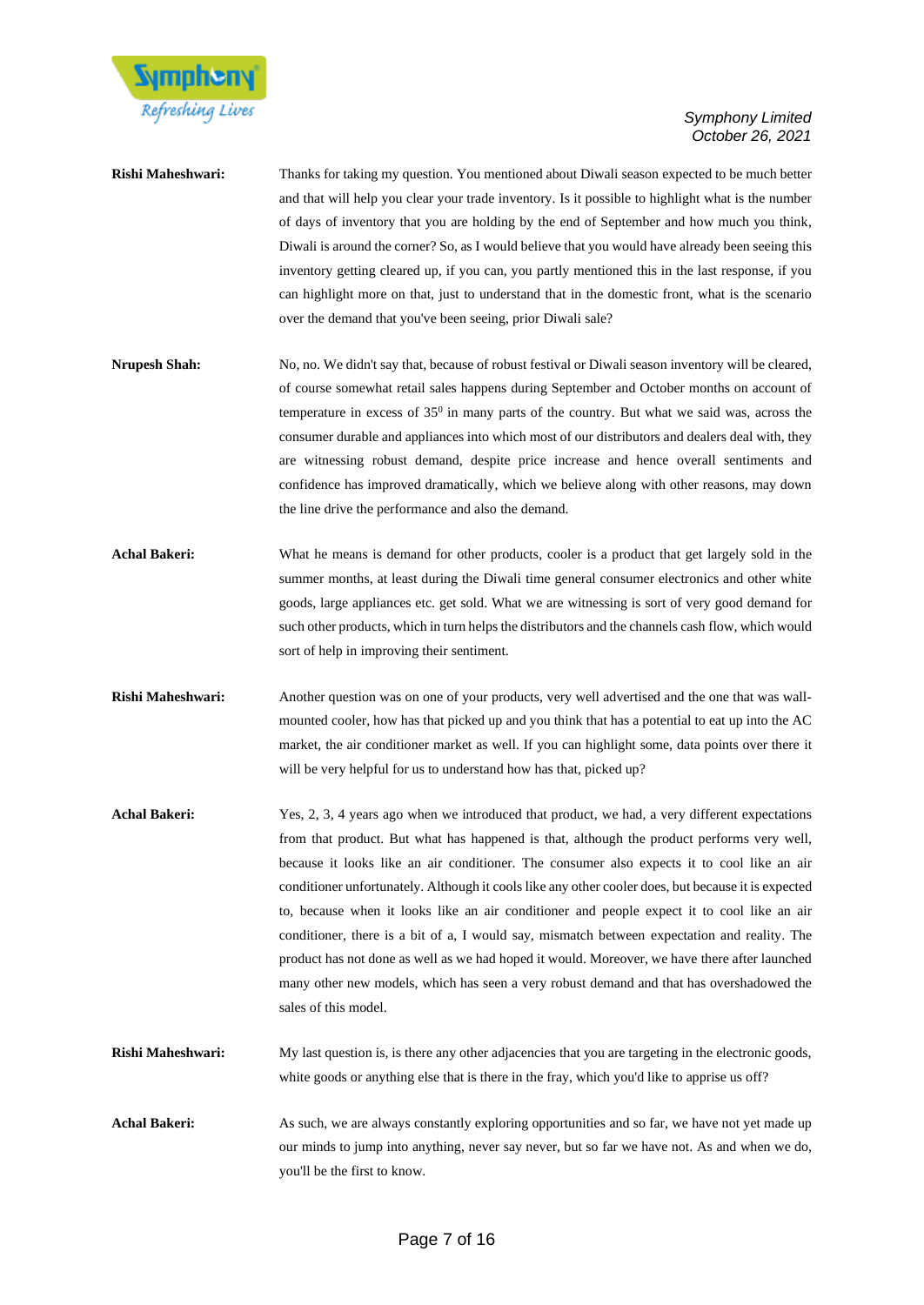

| <b>Moderator:</b>    | The next question is from Nitin Arora from Axis Mutual Fund, please go ahead.                                                                                                                                                                                                                                                                                                                                                                                                                                                                                                                                                                                                                                                                                                                                                                                                                                                                                                                                                                                                                                                                                                                                                  |
|----------------------|--------------------------------------------------------------------------------------------------------------------------------------------------------------------------------------------------------------------------------------------------------------------------------------------------------------------------------------------------------------------------------------------------------------------------------------------------------------------------------------------------------------------------------------------------------------------------------------------------------------------------------------------------------------------------------------------------------------------------------------------------------------------------------------------------------------------------------------------------------------------------------------------------------------------------------------------------------------------------------------------------------------------------------------------------------------------------------------------------------------------------------------------------------------------------------------------------------------------------------|
| Nitin Arora:         | The question was that, when you said that 80%, we have the market share in terms of new<br>collection. I mean, what I understood, you're saying that the industry, if advances would have<br>come at Rs. 100, Rs. 80 is what you have got and remaining Rs. 20 is what the other players<br>have got, is that the right way to look at it?                                                                                                                                                                                                                                                                                                                                                                                                                                                                                                                                                                                                                                                                                                                                                                                                                                                                                     |
| <b>Nrupesh Shah:</b> | That's right.                                                                                                                                                                                                                                                                                                                                                                                                                                                                                                                                                                                                                                                                                                                                                                                                                                                                                                                                                                                                                                                                                                                                                                                                                  |
| Nitin Arora:         | Can you tell us, how the advances will be moved up for you? So that's on the incremental but<br>overall, if I take from the Q3, Q4 and Q2, Q3 important for advances. Versus FY19 Q3 levels<br>versus let's say last year, have the advances moved up for you?                                                                                                                                                                                                                                                                                                                                                                                                                                                                                                                                                                                                                                                                                                                                                                                                                                                                                                                                                                 |
| <b>Nrupesh Shah:</b> | Vis-à-vis last year, it has moved up, but vis-a-vis normal year that is 19-20, certainly there is a<br>de-growth which is also reflected in September quarterly standalone performance.                                                                                                                                                                                                                                                                                                                                                                                                                                                                                                                                                                                                                                                                                                                                                                                                                                                                                                                                                                                                                                        |
| Nitin Arora:         | When you, say about clearing of the inventory, eventually season also will come towards Q4.<br>Do you see, even yourself growing versus last year in Q3, Q4 or will be a struggle given what<br>the inventory we have, until the season comes up, which is in $Q4$ ? The question is that in the<br>next one or two quarters, do you really expect to see a growth for yourself, or it will only we<br>will be seeing that how much, the season goes and then the growth will start come in?                                                                                                                                                                                                                                                                                                                                                                                                                                                                                                                                                                                                                                                                                                                                   |
| <b>Nrupesh Shah:</b> | In Q3 and Q4, we expect decent growth. One, as far as December quarter is concerned, sales in<br>domestic market, maybe marginally higher than December '20, but we expect to register major<br>international sales on account of robust demand in US and elsewhere. However, as we shared<br>earlier, gross profit margin percentage in Symphony India for domestic sales, will be in line with<br>what we have registered so far, however sales to our subsidiaries that is being shared by<br>Symphony India and overseas subsidiaries. So, if we combine it on a standalone basis gross<br>profit margin percentage will be adjusted to that extent. Coming to Q4, as it happened last year,<br>we expect closer to the season, barring some major accident, there will be much better trade<br>confidence and in some parts of the country even season would have commenced and in addition<br>to that with the large format stores or our D2C also contributes good amount of sales in Quarter<br>4. So, we reasonably feel at this point of time, even though March '21 quarter was the record<br>quarter in terms of the sales and also consol performance. There is a good potential to register a<br>growth over it. |
| <b>Achal Bakeri:</b> | And also, as you know we have grown in the first two quarters over the corresponding period of<br>last year, so we expect to maintain that momentum in the two quarters to come. All in all, we<br>will certainly end the year in March 2022 with significant growth over March 2021, although<br>we may still be not on par with March 2020.                                                                                                                                                                                                                                                                                                                                                                                                                                                                                                                                                                                                                                                                                                                                                                                                                                                                                  |
| Moderator:           | The next question is from Pulkit Patni from Goldman Sachs. Please go ahead.                                                                                                                                                                                                                                                                                                                                                                                                                                                                                                                                                                                                                                                                                                                                                                                                                                                                                                                                                                                                                                                                                                                                                    |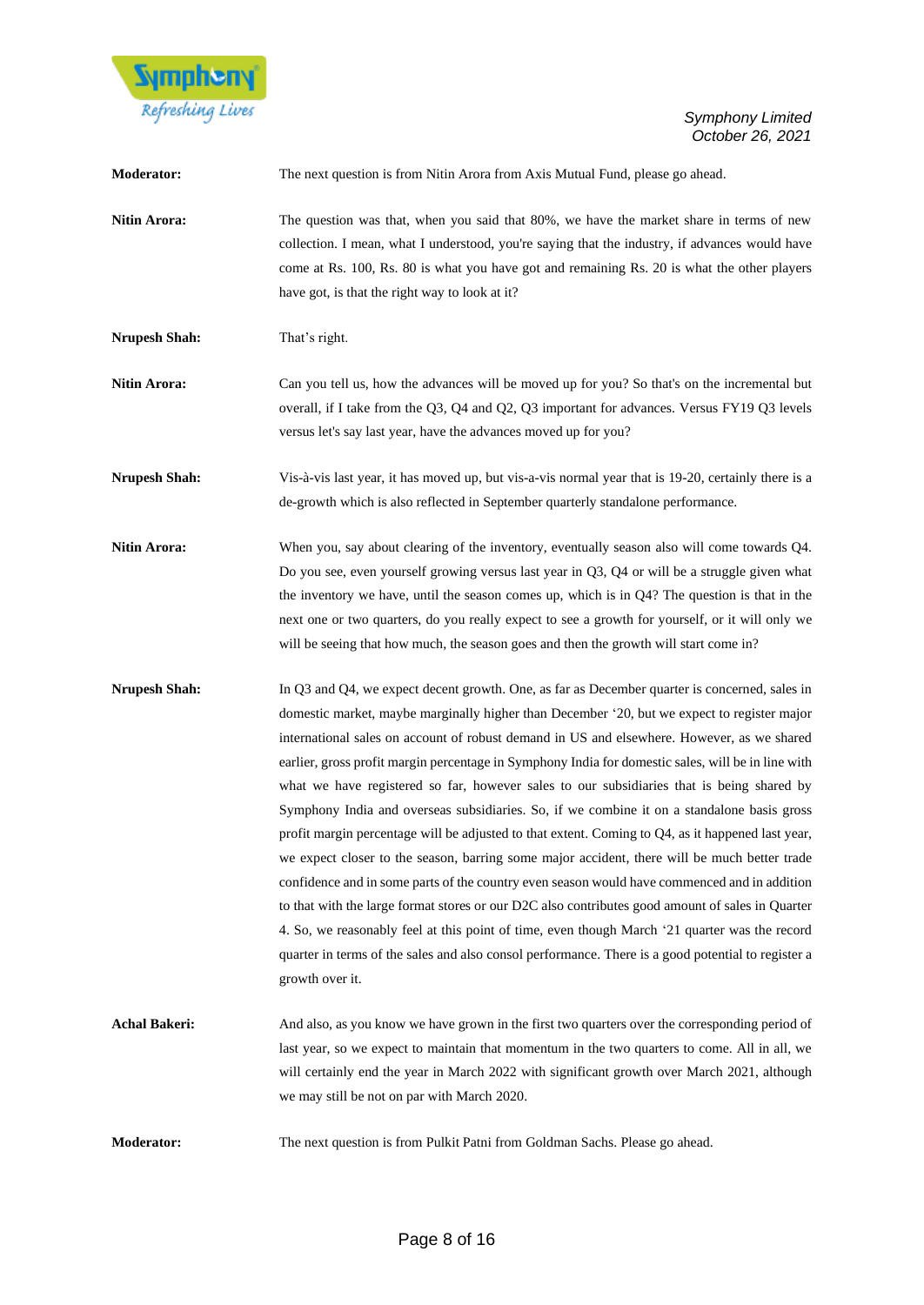

### **Pulkit Patni:** My first question is more on technology. Is there any technology in works that can help us in the near future or say medium term use more wastewater, etc., into this whole cooling process? I am coming more from the environment point of view because today we require fresh water in water coolers. Anything that is in the works which could be say a product of the future? Any sense on that would be helpful. That's my question number one.

Achal Bakeri: It's not necessarily in terms of the kind of water that we could use, but in every other way our product is environmentally friendly product. It is a green product. First of all, it consumes far less energy than conventional air conditioners do, if you were in cooling. Secondly, the kind of materials that we use are also 100% recyclable. The manufacturing processes that are also used are also environmentally friendly. So, we have no, I would say, wastewater discharge or effluent discharge. So, whether the manufacturing process, the materials used, the energy that is consumed, all through the entire chain the product is extremely green and environmentally friendly. That is how it is across the world. In fact, in the West there are some green websites which sells coolers including Symphony because of which green credentials. But the kind of water that can be used is a different, I mean, one could use recycled water, question is how does a family or a house owner pipe that or bring that water. So, the greater challenge is that which as a company we can't solve for the consumer, but otherwise yes, conceivably wastewater from let's say a water purifier which is otherwise discharged in the drain could be used for evaporation.

**Pulkit Patni:** My second question is if we look at the general awareness it seems that focus on green and clean is a lot more with institutions and companies relative to what it is with individuals. So, would it be fair to assume that over the next few years if I look at growth of our personal cooling product business versus say the institutional business, our institutional business can actually grow at a much-much faster pace as more of the corporates, etc., look at cooling solutions through a company like yours versus air conditioning. Again, it's more like a medium-term question if you could address.

Achal Bakeri: You are absolutely right. We believe that going forward the potential in commercial coolers is immense and it could be much larger than that for residential coolers. Mainly because there are many industrial and commercial spaces which have no form of cooling whatsoever, number one. Number two, many such places cannot be conditioned in the conventional way. So, the only opportunity that exists to cool such spaces is by means of air cooling. So, we do not necessarily compete with air conditioners. Our contention is that whatever cannot be air conditioned can be air cooled. And spaces which cannot be air conditioned are far greater in number and an area than spaces which can be air conditioned.

**Nrupesh Shah:** And in that respect, as we show in the presentation now in centralized and ducted category the concept of open ventilation, so there are many shops, many offices, and some of the industrial establishment where there is an open ventilation and air condition simply cannot work or not practical. And now considering the complete range of models in that category it should serve well. And secondly, within the residential and household category, there is a class of consumers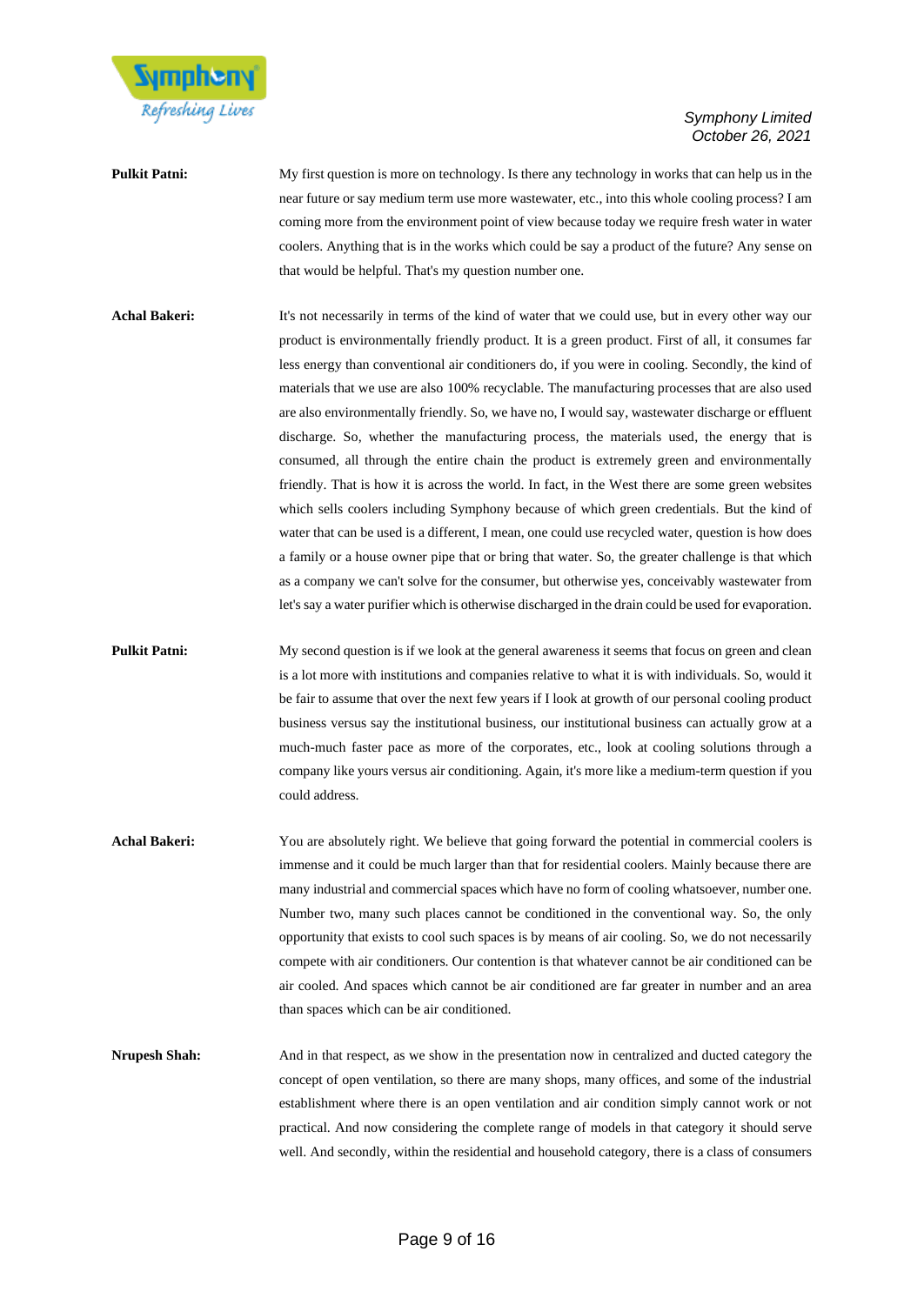

who prefer environmentally friendly cooling appliance especially in US and some Middle East countries and they are also the consumers.

**Amit Kumar:** To add to that Pulkit, like you said on the industrial and commercial cooling side especially for organizations which are looking at reducing their GHG footprint. We are working on getting fair proposition which can reduce this scope too and get a kind of GHG calculation for such organization. So that's the value proposition we are offering. And we are also looking at getting into initiatives like counter sale which will help us become more attractive to end users who are looking at those initiatives and they can consider our product.

**Moderator:** The next question is from the line of Aditya Bhartiya from Investec. Please go ahead.

**Aditya Bhartiya:** My first question is on Bharath range of coolers which you had introduced sometime back. Just want to understand how are they different from our conventional range, and how has the response been to that product category so far?

- **Nrupesh Shah:** Bharath range consist of the models which has better salability in rural and semi urban area. Secondly, their price point is different. So, in terms of affordability it suits. And thirdly, having different dealer and distributor network meant for that. Of course, it was to yield a good result in summer of 2021, but again on account of COVID it hasn't yielded major result but, in the times to come we are reasonably optimistic. So, it is not only in terms of the product, but the kind of short of different sub-vertical which we have created including manpower it has a good potential and promising.
- **Aditya Bhartiya:** Why necessarily are we going for a different distribution network for this product?
- **Nrupesh Shah:** The target consumer for this product is partly geographically at a different point and the places at which the consumer will access the product are also slightly different from the traditional network that we have gone through. And that's where the channel that we are developing, it's not necessarily different, but tactically on the ground in rural and semi urban we are finding that it's more effective to go through a different set of distributors in the hinterland side.
- **Aditya Bhartiya:** On our D2C foray what are the kind of investments that we have made so far, and what is the kind of capability building that has taken place?
- Achal Bakeri: There is not much of CAPEX that we have had to incur, it is more of overheads and some expense in terms of tech support. So, it's nothing significant. In terms of capability that we are building, this is a very-very scalable sort of a vertical. So, a lot of it we rely a lot on third party service providers. So, from a few thousand to a few lakh coolers and anything can be serviced through the process that we have developed.
- **Nrupesh Shah:** And in the initial stage as D2C business model is, there may be substantial revenue expenses, so apart from variable cost also per unit sales and marketing costs. But all will be expense out.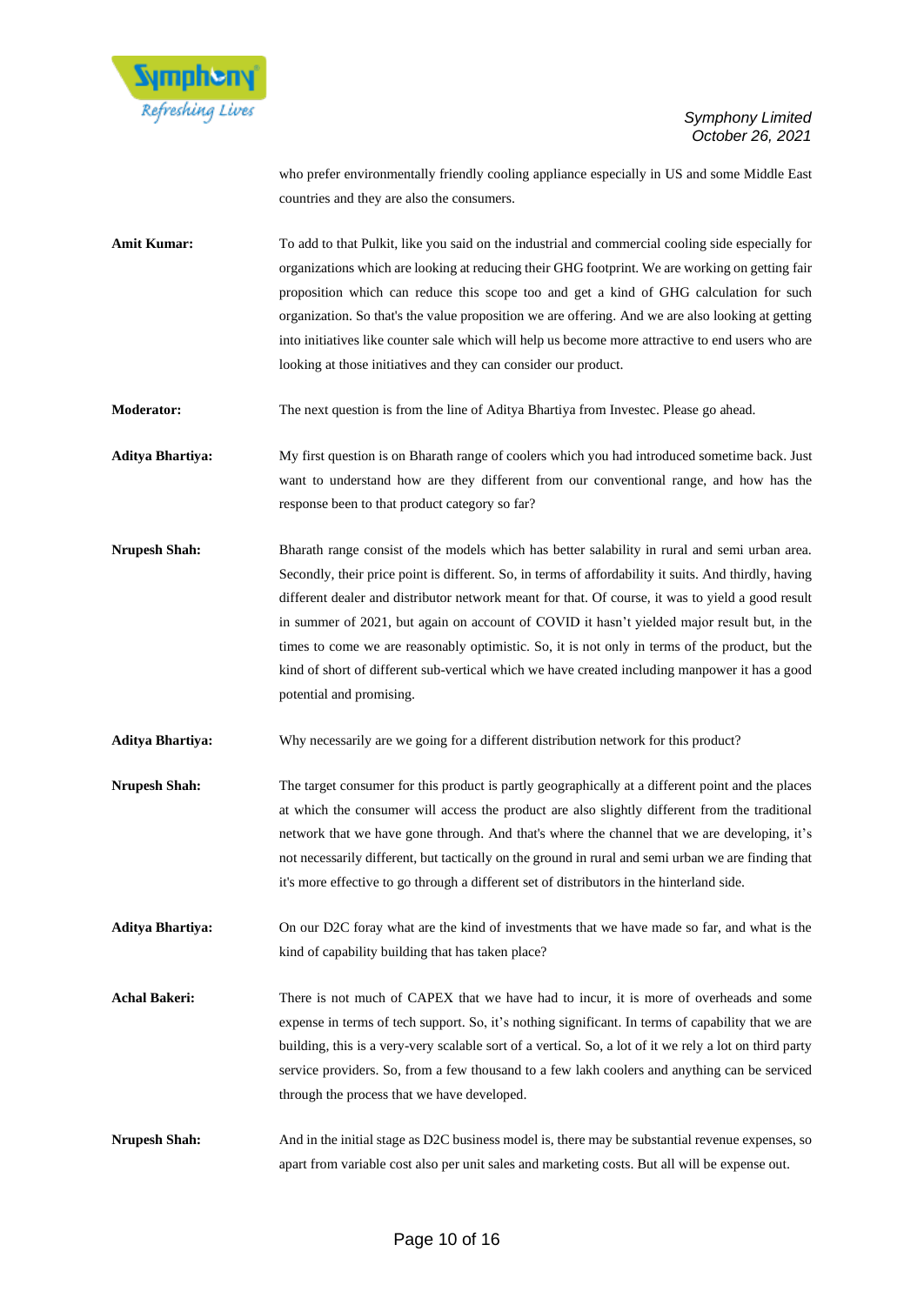

| <b>Aditya Bhartiya:</b> | And we will just be involved in generating the leads and the local dealer would be servicing that<br>demand or we would be doing it end to end?                                                                                                                                                                                                                                          |
|-------------------------|------------------------------------------------------------------------------------------------------------------------------------------------------------------------------------------------------------------------------------------------------------------------------------------------------------------------------------------------------------------------------------------|
| <b>Achal Bakeri:</b>    | We are looking at various models. What you suggest being one of them, but we are looking at<br>various models.                                                                                                                                                                                                                                                                           |
| <b>Aditya Bhartiya:</b> | As of now it is fair to assume that it would not have scaled up significantly. We are keeping our<br>options open and maybe the next season we will get greater clarity on this aspect. Is that a fair<br>assumption?                                                                                                                                                                    |
| <b>Achal Bakeri:</b>    | That is well said, yes.                                                                                                                                                                                                                                                                                                                                                                  |
| Moderator:              | The next question is from Omkar Kulkarni from Shri Consultancy. Please go ahead.                                                                                                                                                                                                                                                                                                         |
| Omkar Kulkarni:         | As the real estate industry in the country has started reviving the ceramics and other tiles and<br>other companies are getting benefited from this, so is there any way your company is getting<br>benefited from the real estate revival?                                                                                                                                              |
| <b>Achal Bakeri:</b>    | It is not a direct correlation with housing starts and home building. But indirectly, certainly as<br>more people move into new homes they will buy more appliances of all kinds, including air<br>coolers. So indirectly for sure we would stand to gain. Although it is not something which is<br>used as part of the building construction process, like tiles or pipes or wires are. |
| <b>Omkar Kulkarni:</b>  | The second question is regarding the cash balance we are sitting. How is the plan to use that?<br>Earlier there were talks about buybacks and all that stuff.                                                                                                                                                                                                                            |
| <b>Achal Bakeri:</b>    | Buybacks is also something on the cards. We are not ruling that out. It is all part of our overall<br>shareholder reward policy. Whether it is buybacks or dividends one way or the other, we are<br>committed to a long-term shareholder reward policy of 50% payout.                                                                                                                   |
| Omkar Kulkarni:         | But the buyback has been on the cards from last few years, I guess.                                                                                                                                                                                                                                                                                                                      |
| <b>Achal Bakeri:</b>    | Yes. But we have been given                                                                                                                                                                                                                                                                                                                                                              |
| Omkar Kulkarni:         | What is stopping you from doing?                                                                                                                                                                                                                                                                                                                                                         |
| <b>Achal Bakeri:</b>    | What is stopping us from doing a buyback? Well, we are giving dividends. Buyback is a very<br>onerous process. And the benefits are there but not a huge lot. So, we are just looking at an<br>opportune time.                                                                                                                                                                           |
| <b>Moderator:</b>       | The next question is from Renu Baid from IIFL Securities. Please go ahead.                                                                                                                                                                                                                                                                                                               |
| <b>Renu Baid:</b>       | My first question again is, given that the sales for us typically tend to skew in the second half of<br>the financial year based on the timings of the season, how well are we stocked for key electronic                                                                                                                                                                                |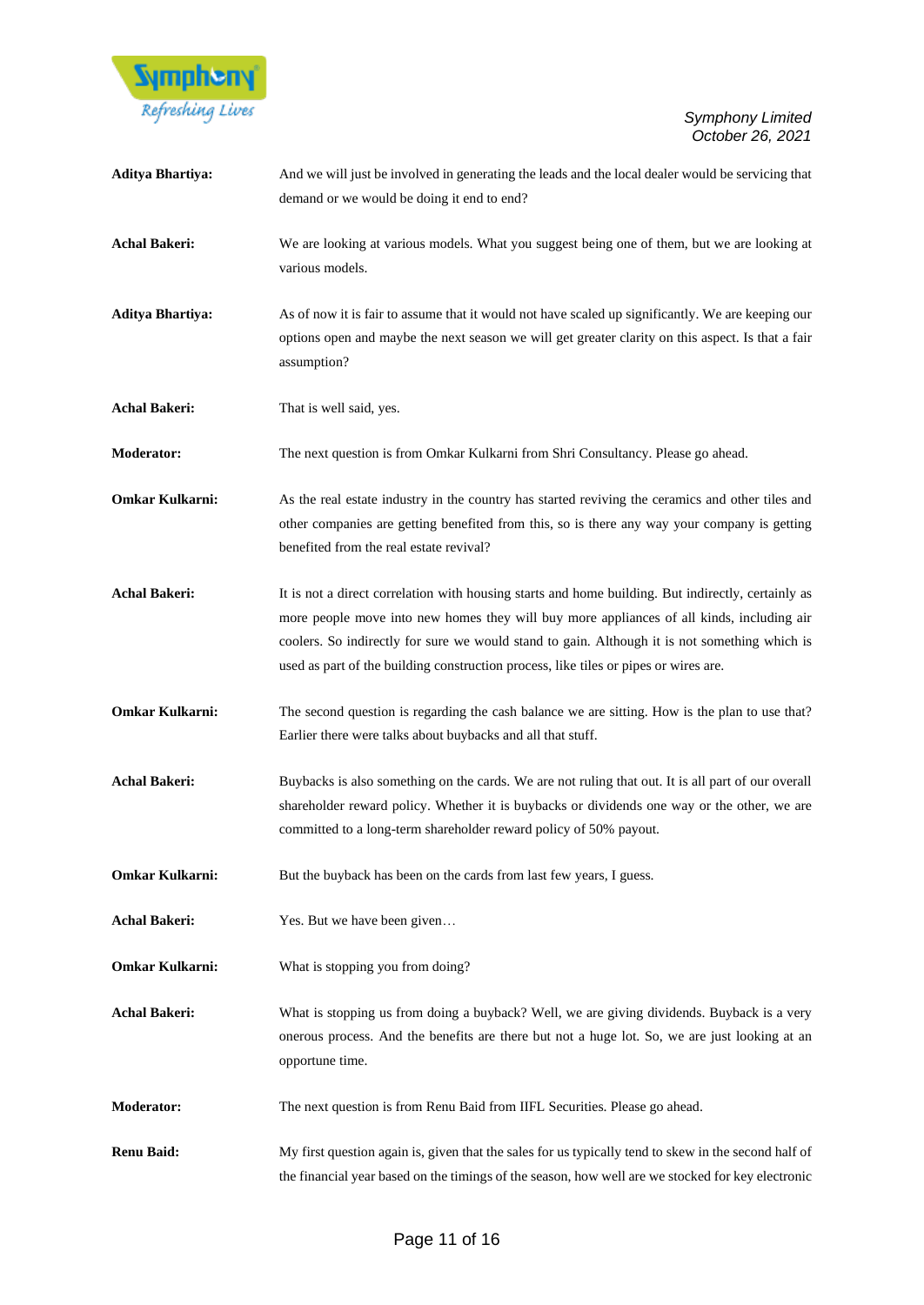

components and products to avoid any potential supply chain shocks when the season demand actually picks?

Achal Bakeri: Good question. We are fairly well covered. However, both electronics and non-electronic models in our range. In the very worst case, it isn't as if we would be stuck without any product to sell, because we can always promote our non-electronic models. So, the option exists of doing that. So, we are not really extremely concerned about it. Although, like I said, we have covered whatever we need, but in the event that the sales is far greater than what we expect and we run out of supplies, then obviously we will start pushing the non-electronic models.

**Nrupesh Shah:** And again, to de-risk it earlier some of those items which we used to import from China and elsewhere, one on account of supply chain and logistic cost and earlier because of COVID, many of those items we have developed local sourcing.

**Renu Baid:** Secondly, on the commodity side given that commodities have started to look up again both in terms of plastic as well as the other metal sides and we tend to take advances and pre-book the revenues, at least bulk of them. So, are we seeing a) how are we managing the risks with respect to margins here? And to what extent are we covered on the cost side to offset any potential further inflationary headwinds in the next six months by the time the deliveries and dispatchers are due? As for Symphony given that the pricing tends to be fixed up at the start of the year of the season when we take up orders, we usually refrain from changing pricing during the year or during the season.

Amit Kumar: That is true. I guess last year the numbers moved substantially. Then we took that call up increasing the prices a bit. So Renu, that's absolutely right. If the situation demands it, absolutely. We do have the option of raising the prices like we did in early 2021. Though it's not the norm that we follow it, but if it's absolutely essential we do that. At the same time, this year when we have looked at our prices, we have taken a modest price increase anticipating some pressures on the cost side. So, this makes up a modest increase in our prices and reserving the step up of raising them further possibly in future if required. It's the mix we will play with as we go forward.

**Nrupesh Shah:** And Renu, so far whatever has been the price increase, it is not in proportion to the costs increase in the last 9 months or 15 months. It is much lower than that. So, in a way if really required we have that room. And in that respect as you will appreciate, we are better placed.

**Renu Baid:** Last question is now that the CAPEX cycle or investments from private sector has definitely to pick up, where we are seeing the key headline numbers for our industrial and commercial aircooling business? The segment has been in the incubation stage for the last two years now, but from here on if we see clearly demand showing a big hockey stick improvement, in the next three years would you have certain numbers which you can share in terms of your targets to drive growth in this portfolio?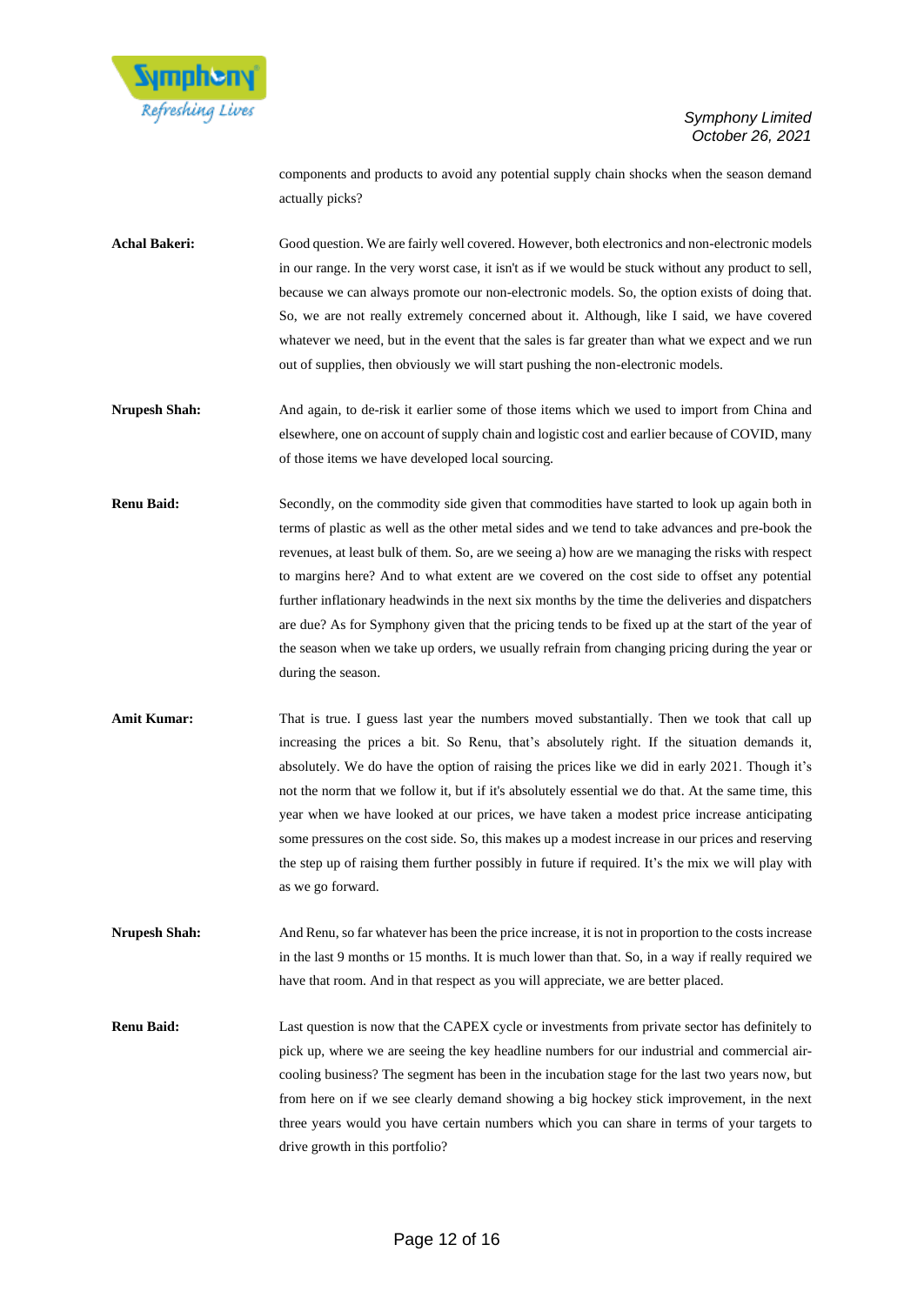

| Achal Bakeri: | So first of all, you are being kind by saying it's been in incubation for two years. It's been in  |
|---------------|----------------------------------------------------------------------------------------------------|
|               | incubation for a lot longer than that, unfortunately. But internally, yes, our plans are very      |
|               | ambitious. And till two years ago we were dependent on imports. We were importing the product      |
|               | from China, from our factory in China and our factory in Mexico. And we always had demand          |
|               | supply mismatches and our costs were higher because of additional freight and import duties,       |
|               | which is why we developed the range in India. That range was developed just two years ago.         |
|               | And soon after that range was rolled out, we have had this entire COVID thing. So, the range       |
|               | has never really received an opportunity to prove what it can do. But in a normal world we feel    |
|               | that we should be able to scale this business up significantly. The local manufacturing and        |
|               | everything is under our control. We also have a significant, I would say, competitive advantage.   |
|               | So, we believe that we are on the cusp of a significant growth or that hockey stick that you spoke |
|               | about. But again, time will tell.                                                                  |
|               |                                                                                                    |

**Moderator:** The next question is from Devanshu Sampat from Yes Securities. Please go ahead.

- **Devanshu Sampat:** Two questions from my end, one is like a big picture question, the two small acquisitions that we made in Mexico and China largely gave us access to select technology, while climate technologies helped us with the broader aim of entering a new geography de-risking the India business and as well as entering the US market. So, if you were to find acquisition opportunities at your desired valuations which area do you think the company needs to build up more? Are we looking at more on the tech side or we like to focus more on getting more access into select geographies? So, what is your thought over here?
- Achal Bakeri: Geographies, essentially geographies. Even the Mexican one gave us access to the Mexican market and at that time even the US market. So, certainly it is geographies that we are looking at not as much technology. And also, we are fairly present in most of the major markets in the world. But if we were to wish for some great opportunity to come along, we would wish that it comes along from Latin America and from Europe.
- **Devanshu Sampat:** The last question from my end, can you give a sense of how different is the working capital dynamics for the commercial industrial business compared to your legacy residential cooler business?
- **Achal Bakeri:** No different, it is all cash and carry. In fact, I would say maybe even better because we really don't carry large inventory. We don't give credit because we do not sell directly to the end user to corporates. Our product is sold through a set of sales and service dealer or dealers who in turn may extend credit to a corporate client, but as far as the company is concerned it sells on a cash and carry basis to a set of dealers.
- **Moderator:** The next question is from Ankit Babel from Subhkam Ventures. Please go ahead.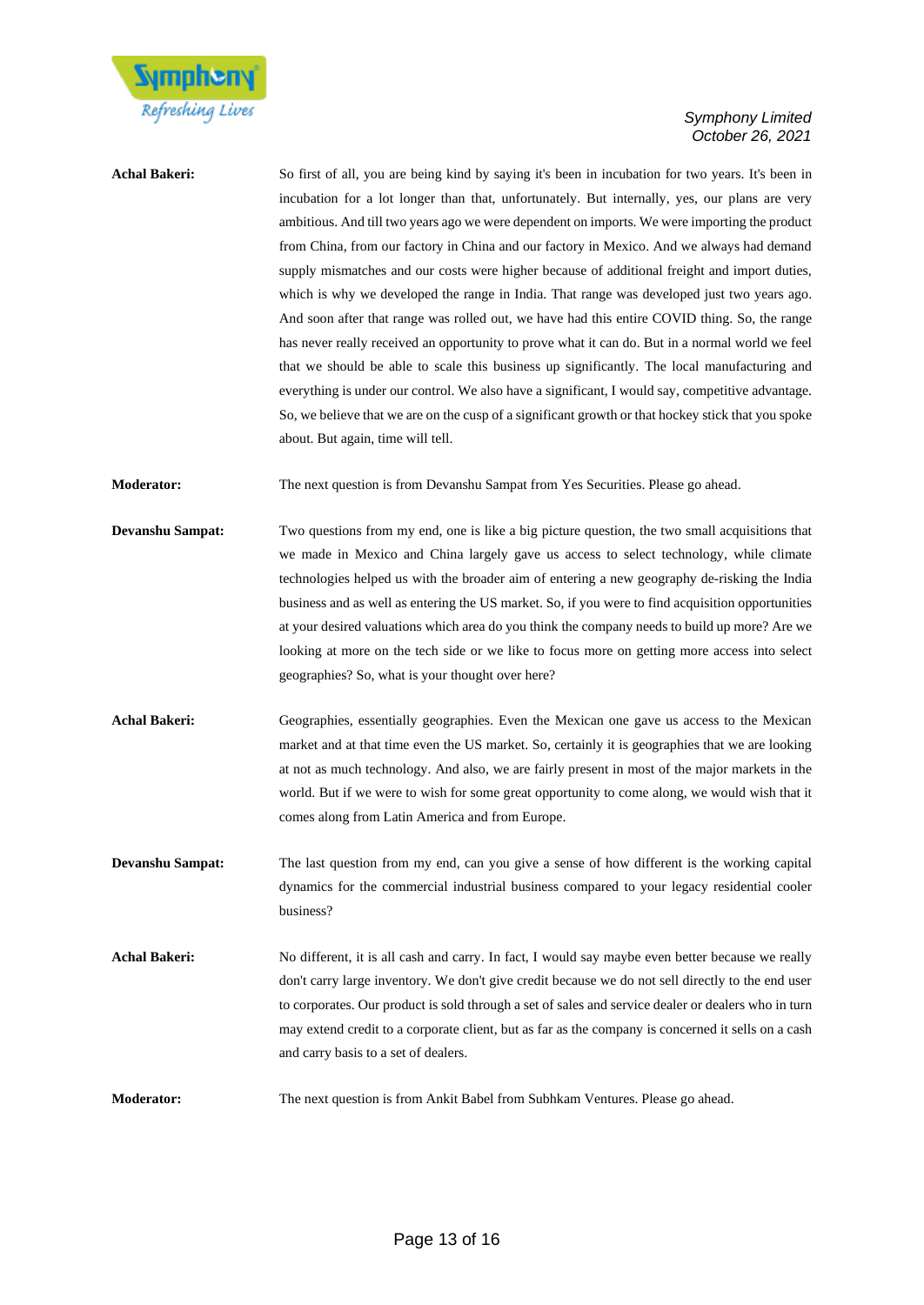

| <b>Ankit Babel:</b>  | My question is again on the growth in the standalone business. Now, since the basis have been<br>totally distorted due to COVID, can you help us with giving a broad range of revenue you see<br>in FY-22 like between 600 to 650 crores or 650 to 700 crores just to remove any confusion.                                                     |
|----------------------|-------------------------------------------------------------------------------------------------------------------------------------------------------------------------------------------------------------------------------------------------------------------------------------------------------------------------------------------------|
| <b>Achal Bakeri:</b> | In fact, if we give a number, we might add to the confusion so we would rather not give any<br>numbers now and we never have in the past. That has always been our practice. We have never<br>really given any forward-looking statements and forecasts.                                                                                        |
| <b>Ankit Babel:</b>  | Again, assuming no further lockdowns or accidents, do you feel that the trade level inventory<br>will get normalized in the coming two quarters and we will start FY23 on a normal base of<br>inventory? I am talking about the standalone business only.                                                                                       |
| <b>Achal Bakeri:</b> | It will largely get consumed or washed out in the first quarter of the new year because that's the<br>summer quarter April to June which is when the retail sales takes place. It's only in the summer<br>that inventory can get sold.                                                                                                          |
| <b>Nrupesh Shah:</b> | Except large format stores because they are picking on clean slate and hence, they may give a<br>good momentum in Q4 that is March quarter.                                                                                                                                                                                                     |
| <b>Ankit Babel:</b>  | I understand that you don't any forward-looking guidance but just for my understanding again<br>historically, you have always mentioned that you aspire to grow at around 20% on a CAGR<br>basis. Now again the basis have been distorted. Next year should we consider FY20 as a base<br>for growth?                                           |
| <b>Achal Bakeri:</b> | Yes absolutely. We consider only a FY20. 2021 and 2022 are for us like a bad dream. So, 2020<br>internally too we benchmark ourselves against 2019-2020 which is what we consider to be "a<br>normal year".                                                                                                                                     |
| <b>Ankit Babel:</b>  | What kind of price hikes you have taken in the last say 6 to 12 months on an average?                                                                                                                                                                                                                                                           |
| <b>Achal Bakeri:</b> | Well, varying from I would say anywhere between 8% to 10%, nothing great, nowhere close to<br>what the cost increases have been because we have managed to offset the cost increases through<br>value engineering, so we have just put into effect, depending on the model, not more than 10%<br>in some cases, none at all for price increase. |
| <b>Ankit Babel:</b>  | In that case, once if there is any reduction in the raw material prices, any cooling off in the prices,<br>structurally your standalone margins can be like more than 30% also?                                                                                                                                                                 |
| <b>Achal Bakeri:</b> | Very good point. That is what we believe will happen.                                                                                                                                                                                                                                                                                           |
| <b>Nrupesh Shah:</b> | So very much feasible.                                                                                                                                                                                                                                                                                                                          |
| Moderator:           | Thank you, the next question is from Shivaji Mehta, an individual investor. Please go ahead.                                                                                                                                                                                                                                                    |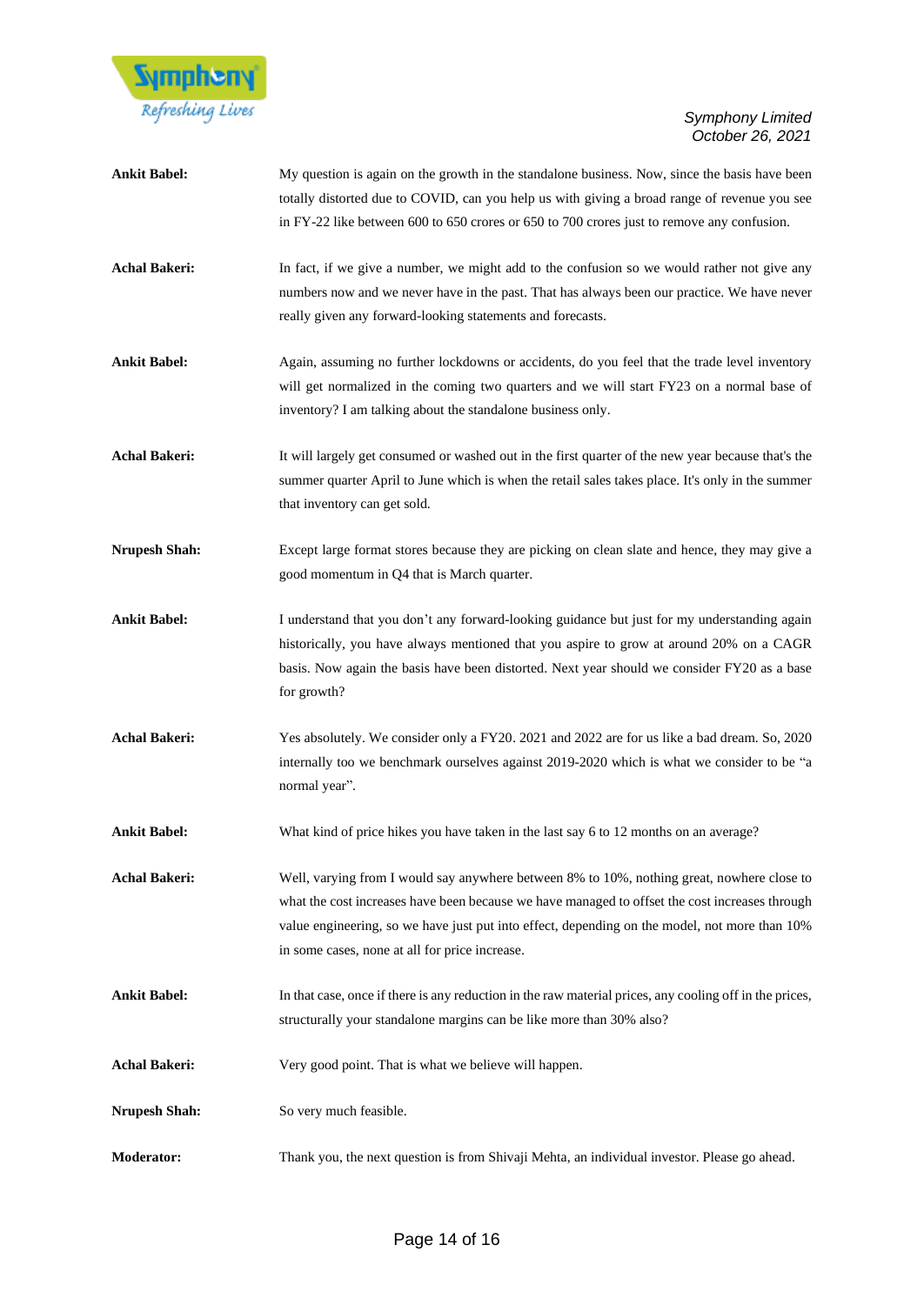

- **Shivaji Mehta:** You had mentioned that the international sales will keep increasing as the percentage of topline going ahead. So, does this mean that the growth going ahead will come at the cost of margins and the international business is low in margins or is there an element of transfer pricing which could probably keep the margins at the same level going ahead?
- Achal Bakeri: There certainly is an element of transfer pricing, no doubt about that, as far as subsidiaries are concerned. As far as sales to third parties are concerned internationally, of course, the margins are normal margins. But the subsidiaries generally are operating at lower margins than Symphony standalone does. But what we are looking at is not the percentage but the absolute number or the absolute total value rupees, dollars, whatever currency you want to use it of profits. So, in terms of percentage points it may sort of slide down a bit as the international sales increases or our subsidiary sales grows. But as long as the absolute profits grow that is what really matters to us.
- **Nrupesh Shah:** And ultimately return on capital employed, not only on a standalone basis but on a consol basis so that matters the most.
- **Shivaji Mehta:** Any vision or any kind of a guidance say 3-4-5 years out for the international business now that they are getting synergies and also once the logistic issues, etc., are behind us, any target margins from the current levels for the international business that you would have in mind?
- **Achal Bakeri:** If you can be patient and wait for a year more; we will have much better visibility because in the recent past that all our projections, all our expectations they have all gone out of the window. So, let the world stabilize, let the dust settle and we will all know what the future holds for us. At this moment in time your guess is as good as ours.
- **Shivaji Mehta:** Finally, my last question, any vision for the industrial cooler business in terms of top line for the next 4 to 5 years?
- **Achal Bakeri:** Like I said, a little while ago to the previous person who asked a similar question, the potential for industrial coolers we believe is huge, is much greater than that for residential coolers because first of all a high-ticket item, secondly in residential you also have an option of air conditioning. In industrial situations that option doesn't exist. One has to either live without any form of cooling device or use coolers. I don't think there is a third choice in most situations. So, we believe that long-term that the potential for this category or that vertical is far greater than that for residential coolers. But we really do not know what kind of number to project. It could be much more than what we expect or not. So really, we are not able to give you a specific number.
- **Shivaji Mehta:** And also, is there an element of repayment fees? Say you install the cooler, do you get a certain percentage which can carry on much longer, is that there?
- Achal Bakeri: That is a model that we are currently working on, something like an annuity model. Let's see how it works.